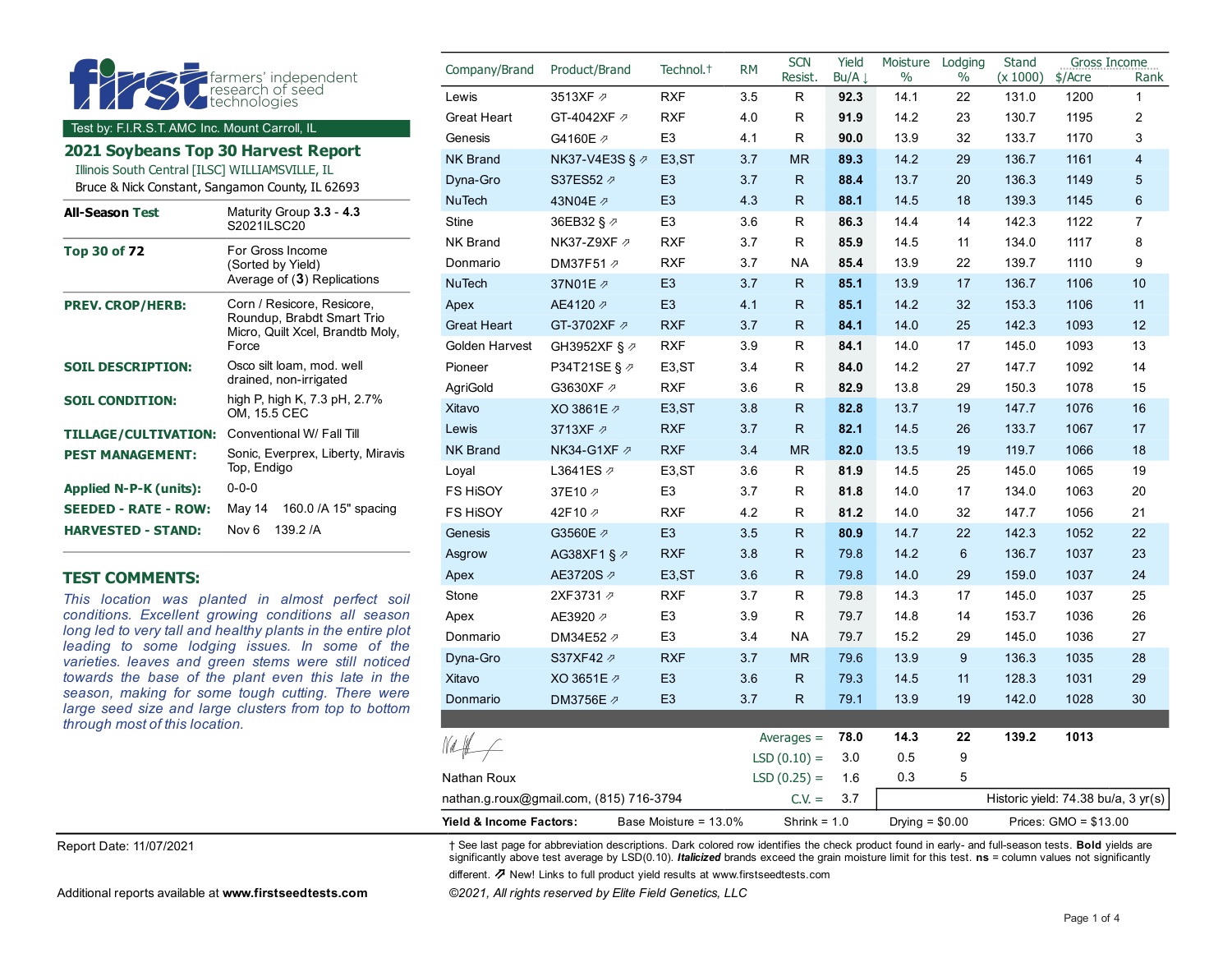# †farmers' independent<br>|research of seed<br>|technologies

**2021 Soybeans - Illinois South Central [ ILSC ]** 

**Weather Conditions Summary at WILLIAMSVILLE, IL** WEATHER ALL THE SECONDATE STATE REFERENCE 11/07/2021



<sup>\*</sup> First monthly total starts on the date 14 days prior to planting and final monthly total ends on the harvest date. Monic was the computation and the computation and the computation provider all environment in the computa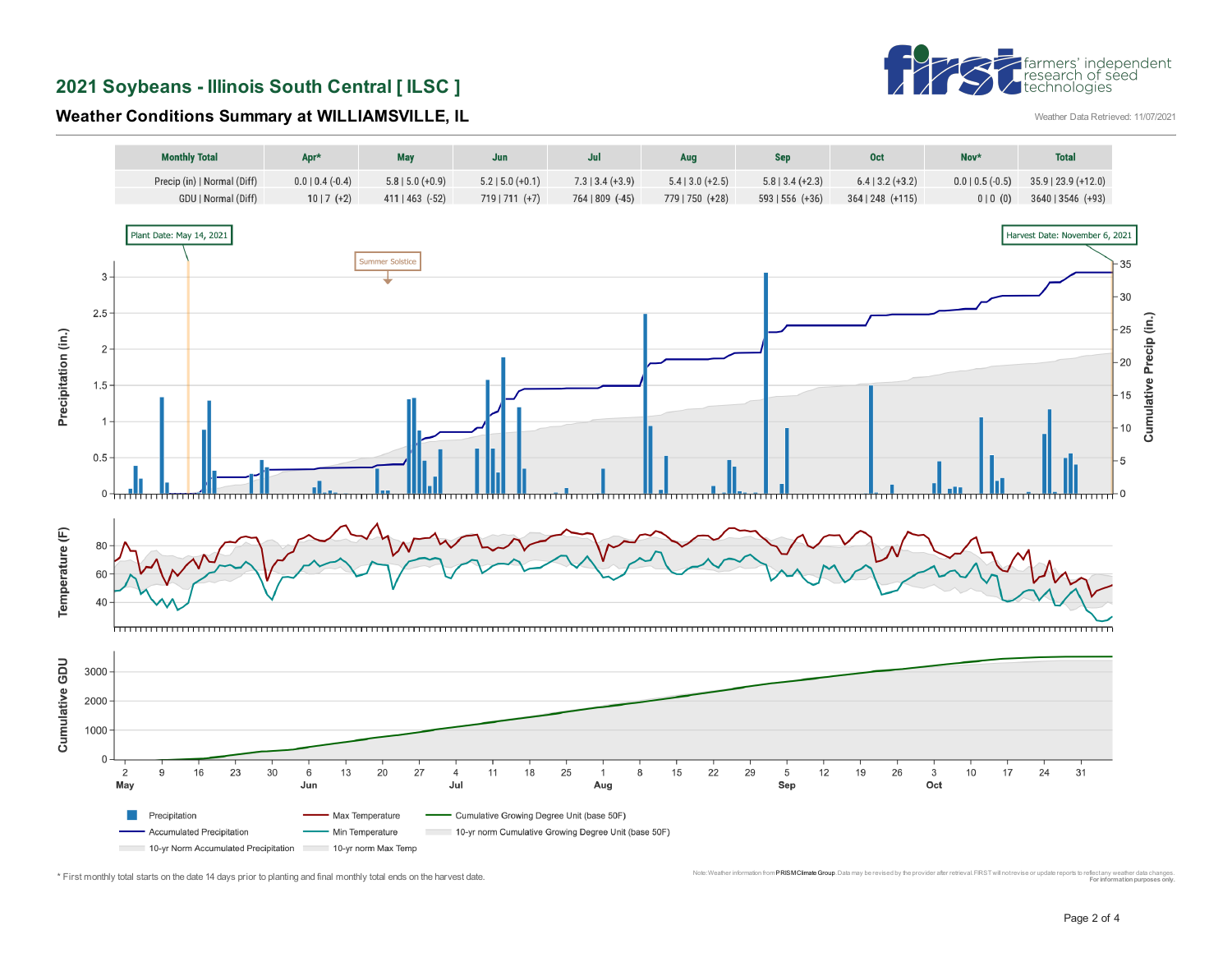# **2021 Soybeans - Illinois South Central [ ILSC ]**



#### **All-Season Test Products (72 Total)**

| Company/Brand      | <b>Product/Brand</b> | <b>Technology</b>  | <b>SCN</b>               | <b>RM</b>        | Seed Treat.   | Company/Brand   | <b>Brand/Product</b> | <b>Technology</b>  | <b>SCN</b>              | <b>RM</b>        | Seed Treat. |
|--------------------|----------------------|--------------------|--------------------------|------------------|---------------|-----------------|----------------------|--------------------|-------------------------|------------------|-------------|
| AgriGold           | G3451E3              | E3                 | $\mathsf{R}$             | 3.4              | ASfi, SA      | Lewis           | 3623XF               | RXF                | $\mathsf{R}$            | 3.6              | <b>ACi</b>  |
| AgriGold           | G3490XF              | <b>RXF</b>         | R                        | 3.4              | ASfi, SA      | Lewis           | 3713XF               | <b>RXF</b>         | $\mathsf R$             | 3.7              | ACi         |
| AgriGold           | G3630XF              | <b>RXF</b>         | R                        | 3.6              | ASfi, SA      | Lewis           | 3910XF               | <b>RXF</b>         | R                       | 3.9              | ACi         |
| AgriGold           | G3755E3              | E <sub>3</sub>     | R                        | 3.7              | ASfi, SA      | Lewis           | 4004XF               | <b>RXF</b>         | $\sf R$                 | 4.0              | ACi         |
| Apex               | AE3420               | E <sub>3</sub>     | R                        | 3.4              | CMBV, SA      | Lewis           | 4304XF               | <b>RXF</b>         | R                       | 4.3              | ACi         |
| Apex               | AE3520               | E <sub>3</sub>     | R                        | 3.5              | CMBV, SA      | Loyal           | L3641ES              | E <sub>3</sub> ,ST | R                       | 3.6              | CMBV, SA    |
| Apex               | AE3720S              | E3,ST              | R                        | 3.6              | CMBV, SA      | Loyal           | L3940E               | E3                 | $\mathsf{R}$            | 3.9              | CMBV, SA    |
| Apex               | AE3920               | E <sub>3</sub>     | R                        | 3.9              | CMBV, SA      | <b>NK Brand</b> | NK34-G1XF            | <b>RXF</b>         | <b>MR</b>               | 3.4              | CMBV, SA    |
| Apex               | AE4120               | E <sub>3</sub>     | R                        | 4.1              | CMBV, SA      | <b>NK Brand</b> | NK37-V4E3S §         | E <sub>3</sub> ,ST | <b>MR</b>               | 3.7              | CMBV, SA    |
| Asgrow             | AG35XF1 §            | RXF                | $\overline{R}$           | 3.5              | ACi           | <b>NK Brand</b> | <b>NK37-Z9XF</b>     | RXF                | $\mathsf{R}$            | $\overline{3.7}$ | CMBV, SA    |
| Asgrow             | AG37XF2 §            | RXF, ST            | R                        | 3.7              | ACi, IL       | <b>NK Brand</b> | NK39-A1XF            | <b>RXF</b>         | ${\sf R}$               | 3.9              | CMBV, SA    |
| Asgrow             | AG38XF1 §            | <b>RXF</b>         | R                        | 3.8              | ACi, IL       | NuTech          | 34N06E               | E <sub>3</sub>     | R                       | 3.4              | Lum, Lu, IL |
| <b>DONMARIO</b>    | DM34E52              | E <sub>3</sub>     | <b>NA</b>                | 3.4              | <b>CMBV</b>   | NuTech          | 35N03E               | E <sub>3</sub>     | $\overline{\mathsf{R}}$ | 3.5              | Lum, Lu, IL |
| <b>DONMARIO</b>    | <b>DM3756E</b>       | E <sub>3</sub>     | R                        | 3.7              | <b>CMBV</b>   | NuTech          | 37N01E               | E <sub>3</sub>     | ${\sf R}$               | 3.7              | Lum, Lu, IL |
| <b>DONMARIO</b>    | DM37F51              | <b>RXF</b>         | <b>NA</b>                | 3.7              | BPS-SDS       | NuTech          | 39N04E               | E <sub>3</sub>     | R                       | 3.9              | Lum, Lu, IL |
| <b>DONMARIO</b>    | DM39F62              | RXF                | <b>NA</b>                | 3.9              | <b>CMBV</b>   | NuTech          | 39N05E               | E3                 | ${\sf R}$               | 3.9              | Lum, Lu, IL |
| <b>DONMARIO</b>    | DM40E62              | E <sub>3</sub>     | <b>NA</b>                | 4.0              | <b>CMBV</b>   | <b>NuTech</b>   | 41N03E               | E <sub>3</sub>     | R                       | 4.1              | Lum, Lu, IL |
| Dyna-Gro           | S36XF12              | <b>RXF</b>         | R                        | 3.6              | EQV, SA       | NuTech          | 43N04E               | E <sub>3</sub>     | R                       | 4.3              | Lum, Lu, IL |
| Dyna-Gro           | S37ES52              | E3                 | R.                       | $\overline{3.7}$ | EQV, SA       | Pioneer         | P30T99E §            | $\overline{E3}$    | $\overline{R}$          | 3.0              | Lu,G,IL     |
| Dyna-Gro           | S37XF42              | <b>RXF</b>         | MR                       | 3.7              | EQV, SA       | Pioneer         | P34T21SE §           | E3,ST              | ${\sf R}$               | 3.4              | Lu, G, IL   |
| <b>FS HISOY</b>    | 35E10                | E <sub>3</sub>     | R                        | 3.5              | ACi, B-200    | Pioneer         | P35T01SE §           | E <sub>3</sub> ,ST | R                       | 3.5              | Lu,G,IL     |
| <b>FS HISOY</b>    | 37E10                | E <sub>3</sub>     | R                        | 3.7              | AC, PV, B-200 | Renk            | RS392NXF             | <b>RRX</b>         | ${\sf R}$               | 3.9              | EcTC, SA    |
| <b>FS HISOY</b>    | 38F10                | <b>RXF</b>         | R                        | 3.8              | ACi, B-200    | Stine           | 36EB32 §             | E <sub>3</sub>     | R                       | 3.6              | <b>SFI</b>  |
| <b>FS HISOY</b>    | 39F10                | <b>RXF</b>         | R                        | 3.9              | ACi, B-200    | Stine           | 39EC22 §             | E <sub>3</sub>     | R                       | $3.9\,$          | SFI         |
| <b>FS HISOY</b>    | 41F00                | RXF                | $\overline{R}$           | 4.1              | ACi, B-200    | Stine           | 40EC20 §             | E3                 | $\overline{R}$          | 4.0              | STI         |
| <b>FS HISOY</b>    | 42E10                | E <sub>3</sub> ,ST | R                        | 4.2              | ACi, B-200    | Stone           | 2XF3531              | <b>RXF</b>         | R                       | 3.5              | ACi, IL     |
| <b>FS HISOY</b>    | 42F10                | <b>RXF</b>         | R                        | 4.2              | ACi, B-200    | Stone           | 2XF3731              | <b>RXF</b>         | $\mathsf R$             | 3.7              | ACi, IL     |
| Genesis            | G3460E               | E3                 | $\overline{R}$           | 3.4              | CMBV, SA      | Xitavo          | XO 3651E             | E3                 | ${\sf R}$               | 3.6              | PV, IL, OB  |
| Genesis            | G3560E               | E <sub>3</sub>     | R                        | 3.5              | CMBV, SA      | Xitavo          | XO 3861E             | E3,ST              | $\mathsf R$             | 3.8              | PV, IL, OB  |
| Genesis            | G3760ES              | E <sub>3</sub> ,ST | R                        | 3.7              | CMBV, SA      | Xitavo          | XO 4371E             | E <sub>3</sub>     | R                       | 4.3              | PV, IL, OB  |
| Genesis            | G3960E               | E <sub>3</sub>     | $\overline{\mathsf{R}}$  | 3.9              | CMBV, SA      |                 |                      |                    |                         |                  |             |
| Genesis            | G4160E               | E <sub>3</sub>     | R                        | 4.1              | CMBV, SA      |                 |                      |                    |                         |                  |             |
| Genesis            | G4350E               | E <sub>3</sub>     | R                        | 4.3              | CMBV, SA      |                 |                      |                    |                         |                  |             |
| Golden Harvest     | GH3442XF             | RXF                | $\overline{\mathsf{MR}}$ | $\overline{3.4}$ | CMBV, SA      |                 |                      |                    |                         |                  |             |
| Golden Harvest     | GH3762E3S            | E <sub>3</sub> ,ST | <b>MR</b>                | 3.7              | CMBV, SA      |                 |                      |                    |                         |                  |             |
| Golden Harvest     | GH3902E3S §          | E3,ST              | R                        | 3.9              | CMBV, SA      |                 |                      |                    |                         |                  |             |
| Golden Harvest     | GH3952XF §           | RXF                | R                        | 3.9              | CMBV, SA      |                 |                      |                    |                         |                  |             |
| <b>Great Heart</b> | GT-3702XF            | <b>RXF</b>         | R                        | 3.7              | $Gr+$         |                 |                      |                    |                         |                  |             |
| <b>Great Heart</b> | GT-4042XF            | <b>RXF</b>         | R                        | 4.0              | Gr+           |                 |                      |                    |                         |                  |             |
| Lewis              | 3325XF               | <b>RXF</b>         | R                        | 3.3              | <b>ACi</b>    |                 |                      |                    |                         |                  |             |
| Lewis              | 3417XF               | <b>RXF</b>         | R                        | 3.4              | ACi           |                 |                      |                    |                         |                  |             |
| Lewis              | 3513XF               | <b>RXF</b>         | R                        | 3.5              | ACi           |                 |                      |                    |                         |                  |             |